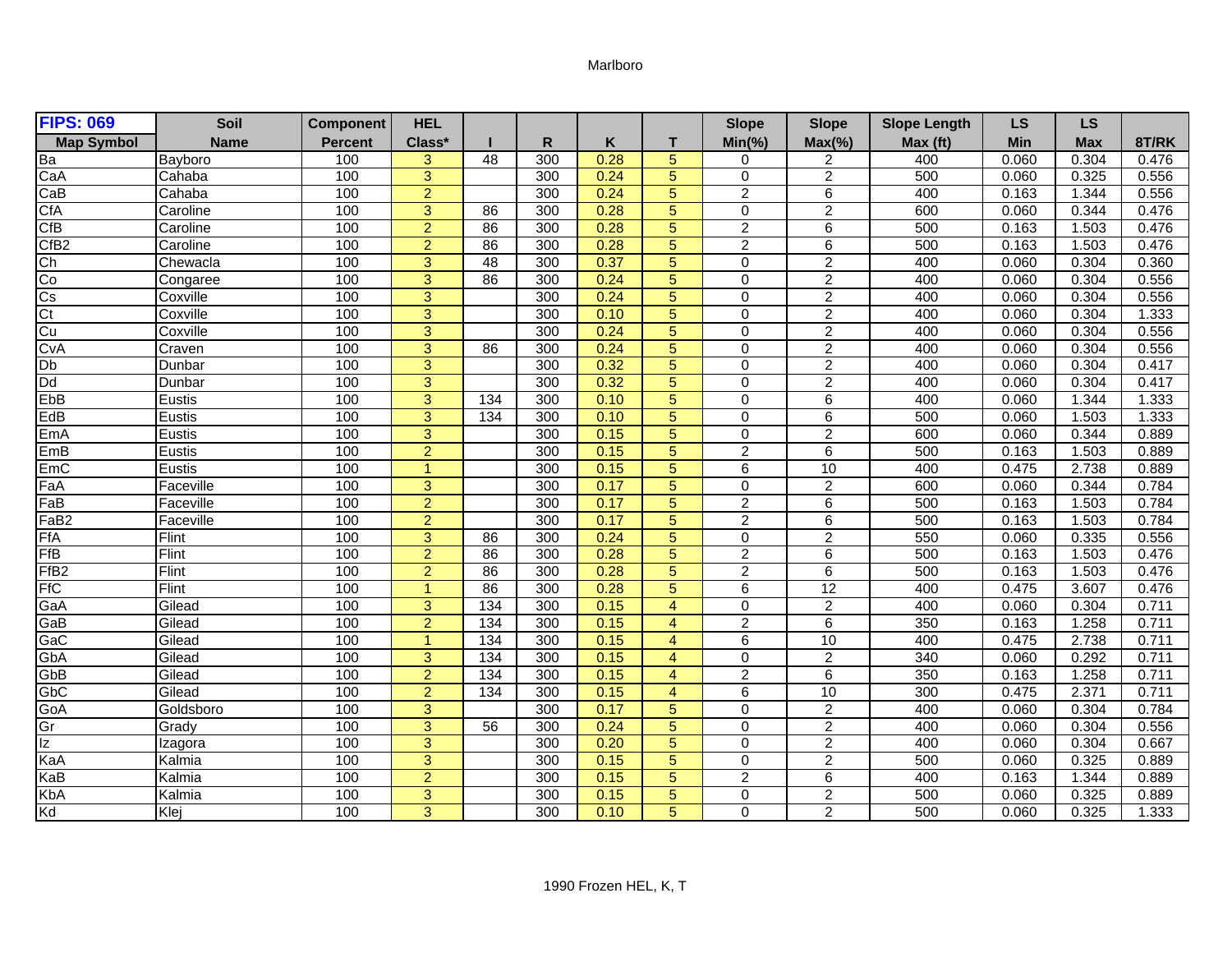## Marlboro

| <b>FIPS: 069</b>        | Soil                | <b>Component</b> | <b>HEL</b>     |                  |     |      |                | <b>Slope</b>   | <b>Slope</b>    | <b>Slope Length</b> | <b>LS</b> | <b>LS</b>  |       |
|-------------------------|---------------------|------------------|----------------|------------------|-----|------|----------------|----------------|-----------------|---------------------|-----------|------------|-------|
| <b>Map Symbol</b>       | <b>Name</b>         | <b>Percent</b>   | Class*         |                  | R.  | Κ    | T.             | $Min(\% )$     | $Max(\% )$      | Max (ft)            | Min       | <b>Max</b> | 8T/RK |
| _aB                     | Lakeland            | 100              | 3              | 134              | 300 | 0.10 | 5              | 0              | 6               | 500                 | 0.060     | 1.503      | 1.333 |
| LaC                     | Lakeland            | 100              | $\overline{2}$ | 134              | 300 | 0.10 | $\overline{5}$ | $\overline{6}$ | 10              | 400                 | 0.475     | 2.738      | 1.333 |
| LaD                     | Lakeland            | 100              | $\mathbf{1}$   | 134              | 300 | 0.10 | 5              | 10             | $\overline{15}$ | 350                 | 0.968     | 4.788      | 1.333 |
| LgC                     | Lakeland variant    | 100              | 3              |                  | 300 | 0.05 | 5              | $\Omega$       | 10              | 350                 | 0.060     | 2.561      | 2.667 |
| LgD<br>LkA              | Lakeland variant    | 100              | 1              |                  | 300 | 0.05 | 5              | 10             | $\overline{15}$ | 350                 | 0.968     | 4.788      | 2.667 |
|                         | Lakeland            | 100              | 3              |                  | 300 | 0.10 | $\overline{5}$ | $\Omega$       | $\overline{2}$  | 300                 | 0.060     | 0.279      | 1.333 |
| LkB                     | Lakeland            | 100              | 3              |                  | 300 | 0.10 | 5              | $\overline{2}$ | 6               | 400                 | 0.163     | 1.344      | 1.333 |
| $\overline{\text{LkC}}$ | Lakeland            | 100              | $\overline{2}$ |                  | 300 | 0.10 | 5              | 6              | 10              | 350                 | 0.475     | 2.561      | 1.333 |
| LnB                     | Lakeland            | 100              | 3              | 134              | 300 | 0.10 | 5              | 0              | 6               | 500                 | 0.060     | 1.503      | 1.333 |
| Lo                      | Lakewood            | 100              | 3              | $\overline{310}$ | 300 | 0.10 | 5              | $\Omega$       | $\overline{2}$  | 350                 | 0.060     | 0.292      | 1.333 |
| 다<br>고                  | Leaf                | 100              | 3              | 86               | 300 | 0.24 | 5              | 0              | $\overline{c}$  | 400                 | 0.060     | 0.304      | 0.556 |
|                         | Lenoir              | 100              | 3              | $\overline{56}$  | 300 | 0.28 | 5              | $\Omega$       | $\overline{2}$  | 400                 | 0.060     | 0.304      | 0.476 |
| Lv                      | Local alluvial land | 100              | $\overline{3}$ |                  | 300 | 0.20 | $\overline{5}$ | $\Omega$       | $\overline{2}$  | 400                 | 0.060     | 0.304      | 0.667 |
| Ly                      | Lynchburg           | 100              | 3              | 134              | 300 | 0.15 | $\overline{5}$ | $\Omega$       | $\overline{2}$  | 400                 | 0.060     | 0.304      | 0.889 |
| MaA                     | Magnolia            | 100              | 3              |                  | 300 | 0.17 | $\overline{5}$ | 0              | $\overline{2}$  | 600                 | 0.060     | 0.344      | 0.784 |
| MaB <sub>2</sub>        | Magnolia            | 100              | $\overline{2}$ |                  | 300 | 0.17 | 5              | $\overline{2}$ | 6               | 500                 | 0.163     | 1.503      | 0.784 |
| <b>MbA</b>              | Marlboro            | 100              | $\overline{3}$ | 134              | 300 | 0.15 | $\overline{5}$ | $\Omega$       | $\overline{2}$  | 600                 | 0.060     | 0.344      | 0.889 |
| <b>MbB</b>              | Marlboro            | 100              | $\overline{2}$ | 134              | 300 | 0.15 | $\overline{5}$ | $\overline{2}$ | 6               | 500                 | 0.163     | 1.503      | 0.889 |
| MbB <sub>2</sub>        | Marlboro            | 100              | $\overline{2}$ | $\overline{134}$ | 300 | 0.15 | 5              | $\overline{2}$ | 6               | 500                 | 0.163     | 1.503      | 0.889 |
| MbC <sub>2</sub>        | Marlboro            | 100              | $\mathbf{1}$   | 134              | 300 | 0.15 | 5 <sup>5</sup> | 6              | 12              | 350                 | 0.475     | 3.374      | 0.889 |
| Mc                      | <b>McColl</b>       | 100              | 3              | 56               | 300 | 0.24 | 5              | $\Omega$       | $\overline{c}$  | 400                 | 0.060     | 0.304      | 0.556 |
| Md                      | Mine pits and dumps | 100              | $\overline{2}$ |                  | 300 | 0.28 | $\overline{5}$ | $\Omega$       | 6               | 350                 | 0.060     | 1.258      | 0.476 |
| Mn                      | Mixed alluvial land | 100              | $\overline{3}$ |                  | 300 | 0.20 | $\overline{5}$ | $\overline{0}$ | $\overline{2}$  | 400                 | 0.060     | 0.304      | 0.667 |
| <b>MoB</b>              | Molena              | 100              | $\overline{2}$ |                  | 300 | 0.10 | 5              | $\Omega$       | 10              | 400                 | 0.060     | 2.738      | 1.333 |
| Mt                      | <b>Myatt</b>        | 100              | 3              |                  | 300 | 0.28 | 5              | $\Omega$       | $\overline{2}$  | 400                 | 0.060     | 0.304      | 0.476 |
| <b>NoA</b>              | Norfolk             | 100              | 3              |                  | 300 | 0.17 | 5              | $\Omega$       | $\overline{c}$  | 600                 | 0.060     | 0.344      | 0.784 |
| <b>NoB</b>              | Norfolk             | 100              | $\overline{2}$ |                  | 300 | 0.17 | 5              | $\overline{2}$ | 6               | 500                 | 0.163     | 1.503      | 0.784 |
| NoB <sub>2</sub>        | Norfolk             | 100              | $\overline{2}$ |                  | 300 | 0.17 | 5              | $\overline{2}$ | 6               | 500                 | 0.163     | 1.503      | 0.784 |
| <b>NoC</b>              | Norfolk             | 100              | $\overline{1}$ |                  | 300 | 0.17 | 5              | 6              | 10              | 350                 | 0.475     | 2.561      | 0.784 |
| <b>NtA</b>              | <b>Norfolk</b>      | 100              | 3              |                  | 300 | 0.15 | 5              | 0              | $\overline{c}$  | 600                 | 0.060     | 0.344      | 0.889 |
| <b>NtB</b>              | Norfolk             | 100              | $\overline{a}$ |                  | 300 | 0.15 | $\overline{5}$ | $\overline{a}$ | 6               | 500                 | 0.163     | 1.503      | 0.889 |
| <b>NtC</b>              | Norfolk             | 100              | $\mathbf{1}$   |                  | 300 | 0.15 | 5              | 6              | 10              | 350                 | 0.475     | 2.561      | 0.889 |
| Pm                      | Plummer             | 100              | 3              | 134              | 300 | 0.10 | 5              | $\Omega$       | $\overline{2}$  | 400                 | 0.060     | 0.304      | 1.333 |
| Po                      | Portsmouth          | 100              | 3              | 86               | 300 | 0.20 | 5              | $\Omega$       | $\overline{2}$  | 400                 | 0.060     | 0.304      | 0.667 |
| Ra                      | Rains               | 100              | $\overline{3}$ | 86               | 300 | 0.20 | $\overline{5}$ | $\Omega$       | $\overline{2}$  | 400                 | 0.060     | 0.304      | 0.667 |
| <b>RsA</b>              | Ruston              | 100              | 3              |                  | 300 | 0.10 | 5              | 0              | $\overline{c}$  | 600                 | 0.060     | 0.344      | 1.333 |
| RSB                     | Ruston              | 100              | 3              |                  | 300 | 0.10 | 5              | $\overline{2}$ | 6               | 500                 | 0.163     | 1.503      | 1.333 |
| RsB <sub>2</sub>        | Ruston              | 100              | 3              |                  | 300 | 0.10 | $\overline{5}$ | $\overline{c}$ | 6               | 600                 | 0.163     | 1.647      | 1.333 |
| RsC <sub>2</sub>        | Ruston              | 100              | $\overline{2}$ |                  | 300 | 0.10 | $\overline{5}$ | 6              | 10              | 350                 | 0.475     | 2.561      | 1.333 |